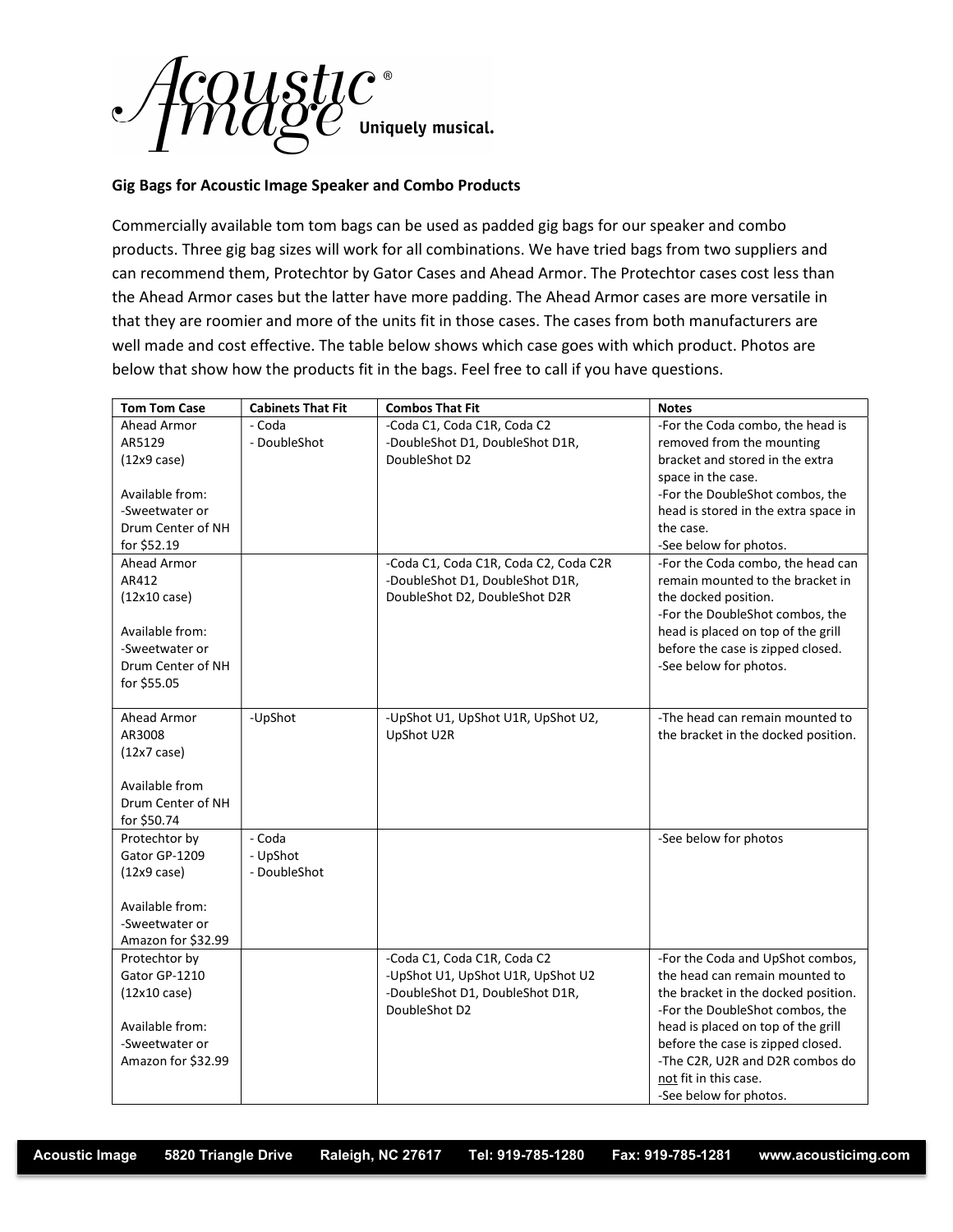

## Ahead Armor Cases



Coda 2 with head in docked position in Ahead Armor 12x10 case open and closed.



Coda 2R with head in docked position in Ahead Armor 12x10 case open and closed.





Coda 2 with head removed from bracket in Ahead Armor 12x9 case open and closed.



DoubleShot D2R in Ahead Armor 12x10 case open and closed.





UpShot U2R combo in Ahead Armor 12x7 case open and closed.